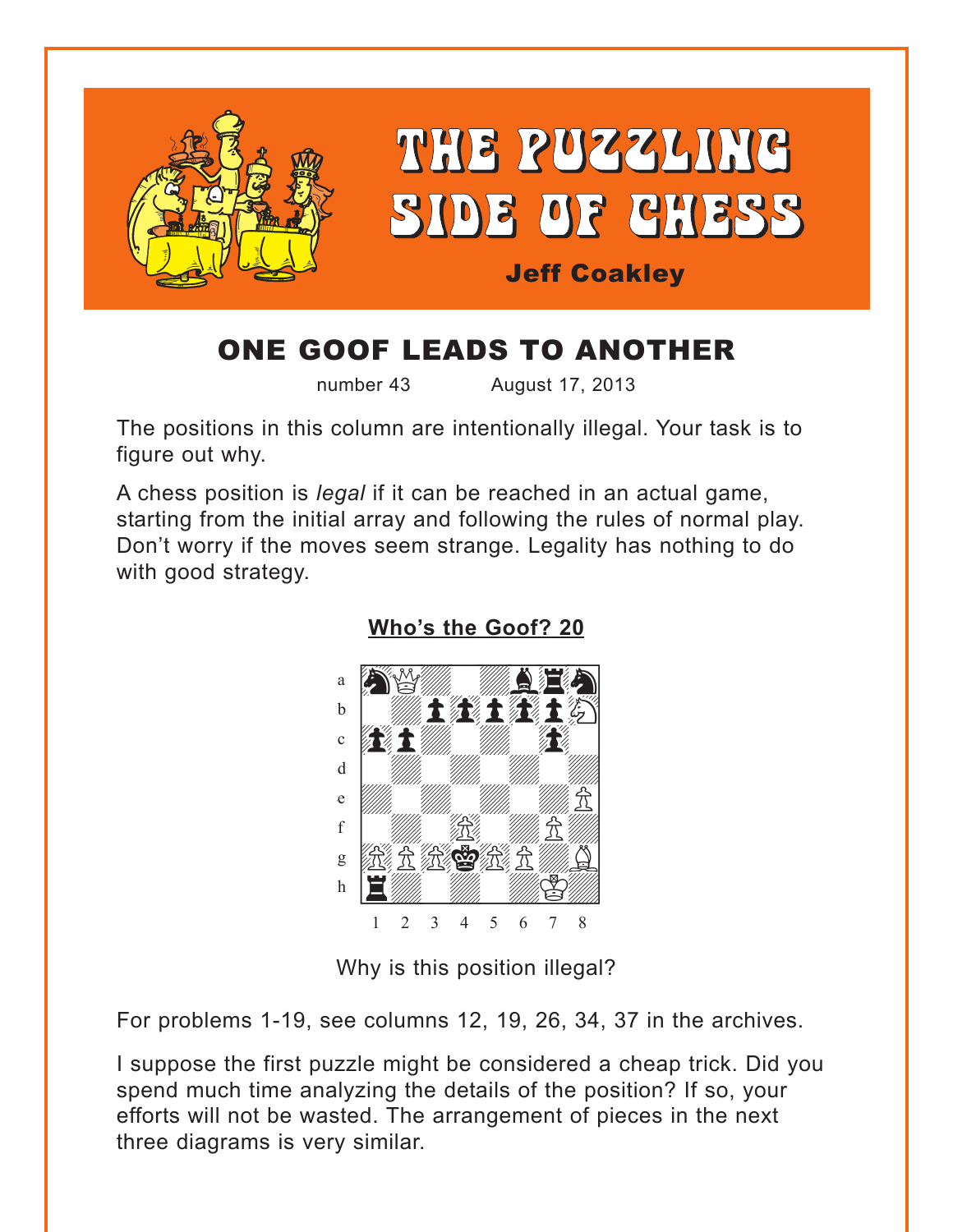<span id="page-1-0"></span>

The cheerless cop was not amused by the bishops' lame excuses.

8  $\overline{7}$ 土缝 6 5  $\overline{4}$ 3 立然立营立法  $\overline{2}$  $\mathbf{1}$ a b  $\mathbf{C}$ d  $\mathbf e$ g

Who's the Goof? 21

Why is this position illegal?

Who's the Goof? is a kind of negative proof game. The goal is to prove that a position could not happen in a real game. Solving the puzzle usually involves "backwards thinking" (retrograde analysis).

The stipulation is to explain why the position is illegal. Sometimes a single piece or tactical element can be identified as the "goof". However, in more complicated cases, a logical argument is necessary to demonstrate a "legal contradiction" within the position.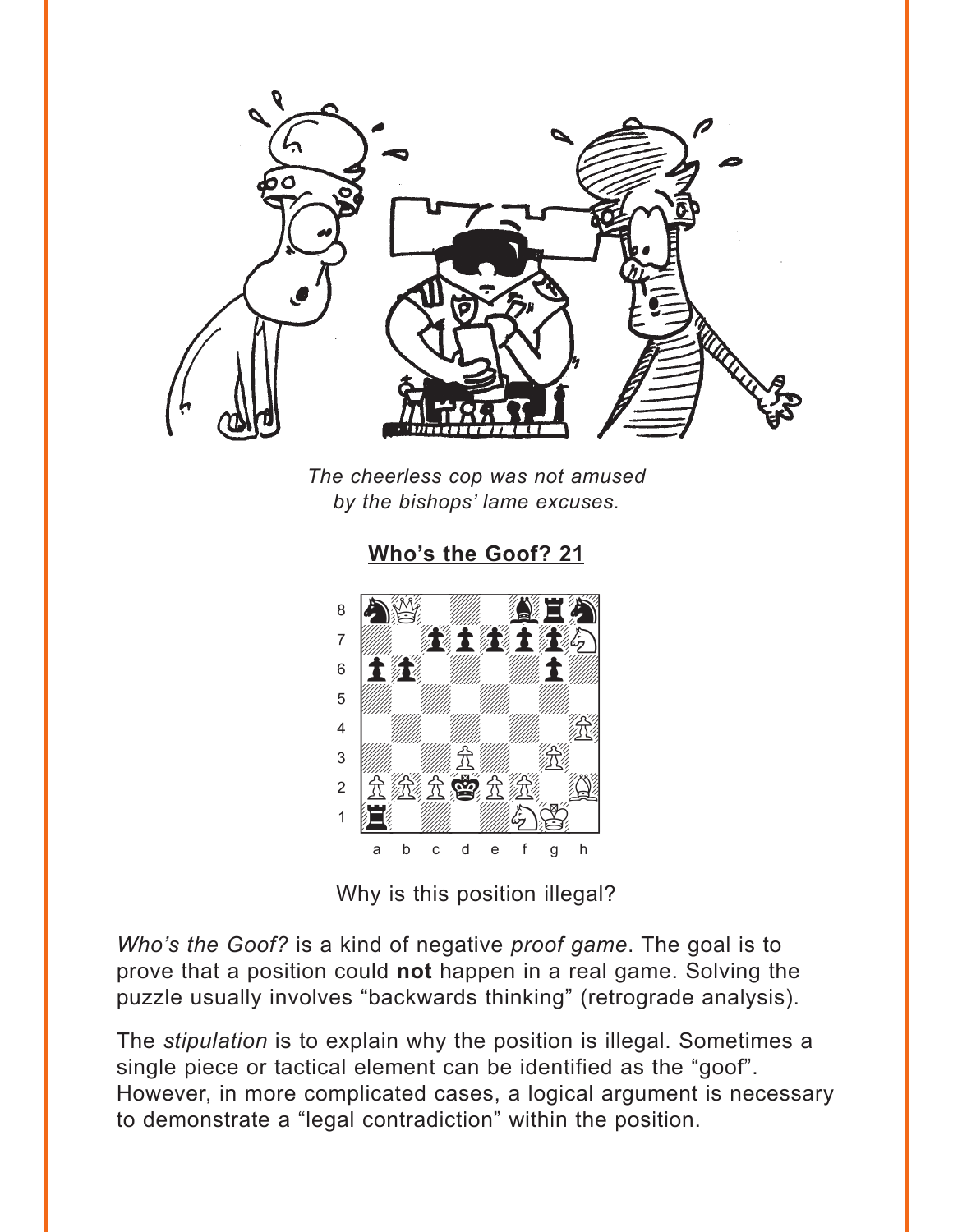# Who's the Goof? 22

<span id="page-2-0"></span>

Why is this position illegal?



Who's the Goof? 23



Why is this position illegal?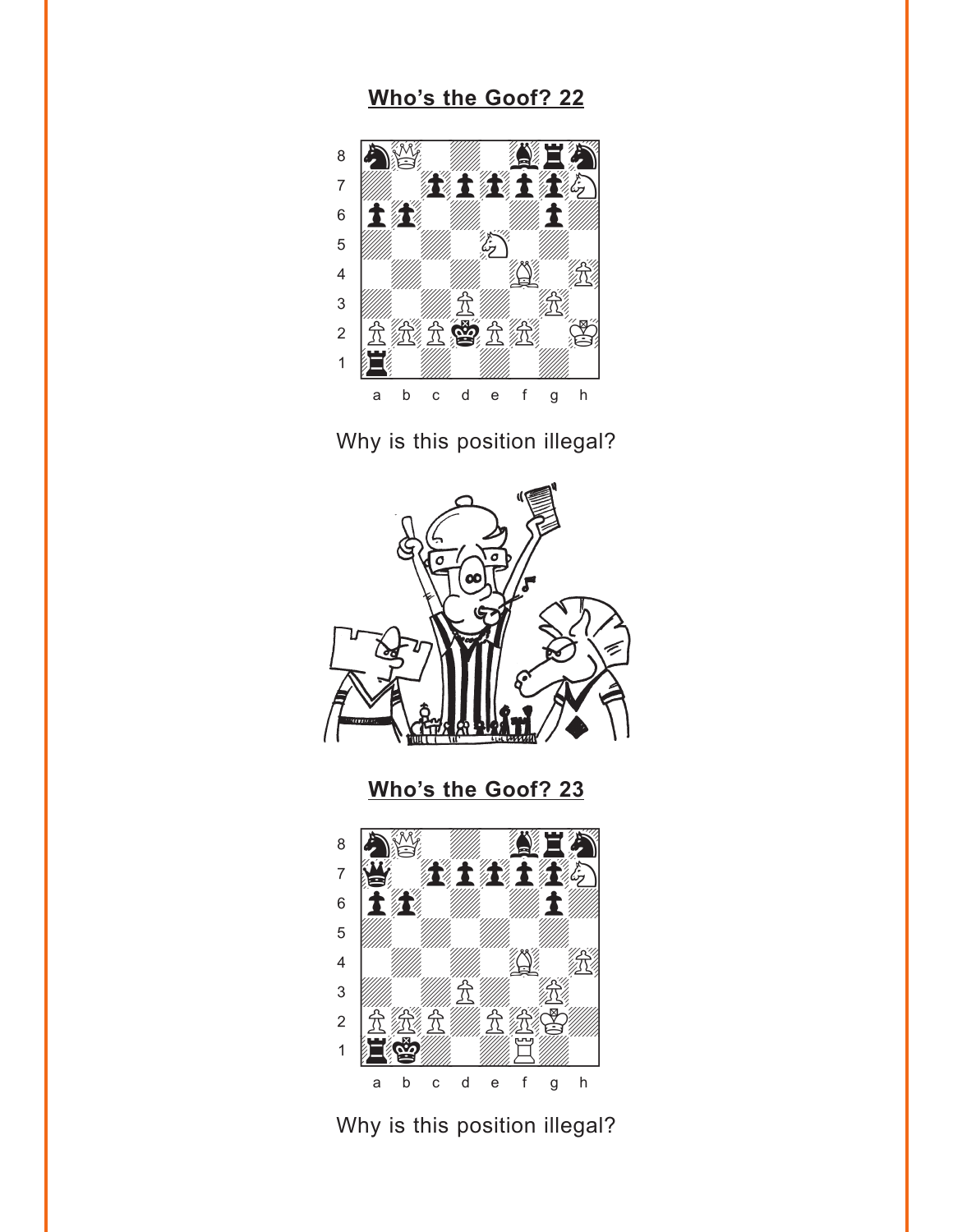<span id="page-3-0"></span>For our final goof, we have a fresh setup. No cheap trick here. This violation warrants a stiff fine.



Who's the Goof? 24

Why is this position illegal?

# **SOLUTIONS**

All problems by J. Coakley, ChessCafe.com (2013).

PDF hyperlinks. You can advance to the solution of any puzzle by clicking on the underlined title above the diagram. To return to the puzzle, click on the title above the solution diagram.



### Who's the Goof? 20

#### The board is turned sideways.

The lower left corner should be a dark square. Otherwise the position is perfectly legal. The unusual arrangement of pieces, with the black king on d2 and rook on a1, is possible. (continued next page)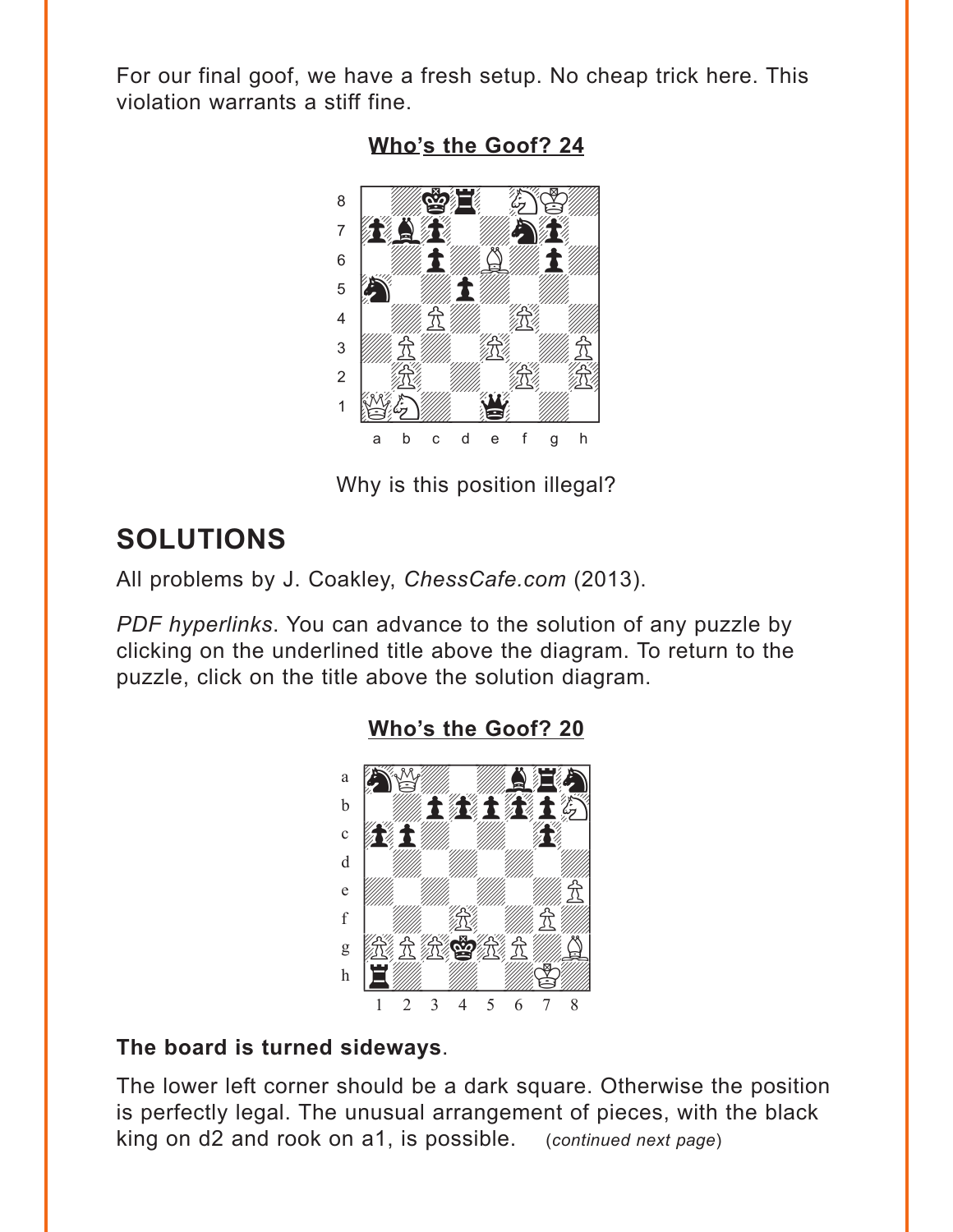<span id="page-4-0"></span>The black rook (a1) escaped from the 8th rank along the b-file after the capture ...bxa6 and before ...axb6. The rook then invaded the 1st rank through h3 after White played h4 and prior to g3.

It's not pretty, but here's a proof game which shows that diagram #20 can be reached with legal moves.

1.h4 Nc6 2.Rh3 Nf6 3.Ra3 Rb8 4.Ra6 bxa6 5.Nc3 Rb3 6.Na4 Rh3 7.Nb6 Nd5 8.Nxc8 Nb6 9.d3 Na8 10.Nb6 axb6 11.Bf4 Rh1 12.Bh2 Ne5 13.g3 Ng6 14.Kd2 Rg8 15.Bh3 Nh8 16.Bf5 Qb8 17.Bg6 hxg6 18.Nf3 Kd8 19.Ng5 Kc8 20.Nh7 Kb7 21.Ke3 Kc6 22.Qd2 Kd6 23.Qc3 Ke6 24.Qc6+ Kf5 25.Qb7 Kg4 26.Qxb8 Kh3 27.Qb7 Rxa1 28.Qa7 Kg2 29.Qb8 Kf1 30.Kf3 Ke1 31.Kg2 Kd1 32.Kg1 Kd2+

If this kind of "sideways goof" happens in a tournament, it does not nullify the game. These are the applicable FIDE rules.

*2.1 ... The chessboard is placed between the players in such a way that the near corner square to the right of the player is white.*

*7.1 b. If during a game it is found that the chessboard has been placed contrary to Article 2.1, the game continues but the position reached must be transferred to a correctly placed chessboard.*



**[Who's the Goof? 21](#page-1-0)**

Besides the colour of the squares, the only difference between this puzzle and the first is the addition of a white knight on f1. Now the position is illegal, but not directly because of the knight. (The last two moves could have been 1...Ke1-d2+ 2.Ne3-f1+.)

The position is illegal because there are **not enough missing white pieces** to explain the black pawn formation, which required three captures (on a6, b6, g6). As discussed in puzzle #20, the black rook (on a1) could only have escaped from behind the black pawns along the b-file after ...bxa6 and before ...axb6. (*continued next page*)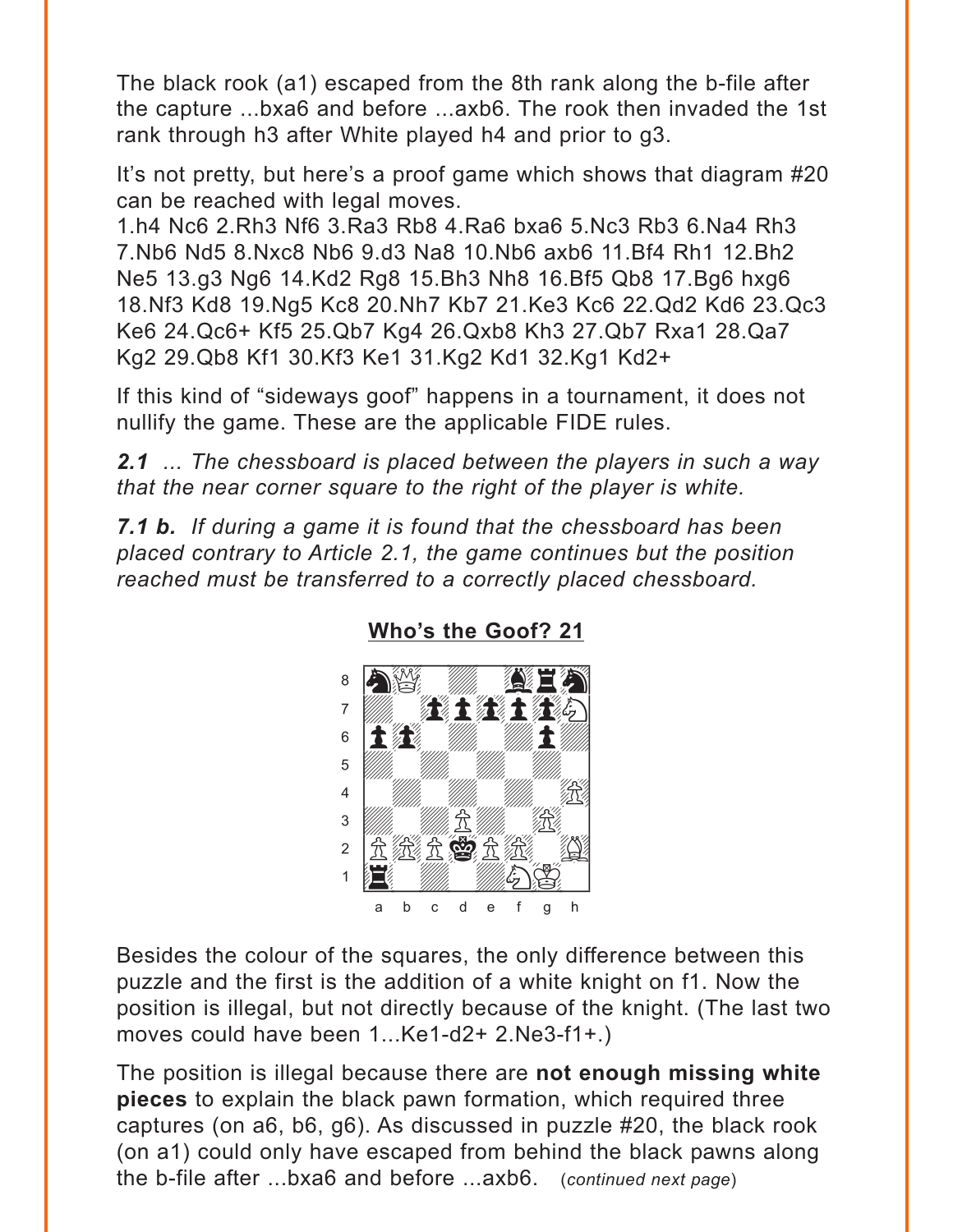<span id="page-5-0"></span>White is missing three pieces (RRB). However, it is impossible that both the white rook from a1 and white bishop from f1 escaped from behind the white pawns (to be captured on a6, b6, or g6). Either one of them could have escaped, but not both.

The white rook from a1 could only "get out" (through h1 and h3) if the bishop on f1 moved first, which would require the g-pawn to advance. But after White plays g3, the rook's route along the 3rd rank from h3 is closed.

Another possibility can also be refuted. The white rooks and the bishop from f1 did not escape by means of pawn captures on the gand h-files (gxh and hxg3) because a bishop could not be on h2 if hxg3 was played and a white pawn is still on f2.

We can conclude that one of the three missing white pieces was captured inside the white pawn formation, and not on a6, b6, or g6. If Black was unable to play ...axb6 and ...bxa6, then the black rook cannot be on a1. The position is therefore illegal.



#### **[Who's the Goof? 22](#page-2-0)**

#### **Black is in an impossible check.**

The last move had to be with the white bishop. No discovered check was possible.

The bishop did not move to f4 from e3 because it would already be checking the king. *It cannot be White`s turn if Black is in check*. For the same reason, the bishop did not move to f4 from h6 or g5, unless it captured on f4.

However, a capture on f4 is impossible because Black does not have enough missing pieces. The only way to explain how the black rook (on a1) exited the 8th rank is by the pawn captures ...bxa6 and ...axb6.

(*continued next page*)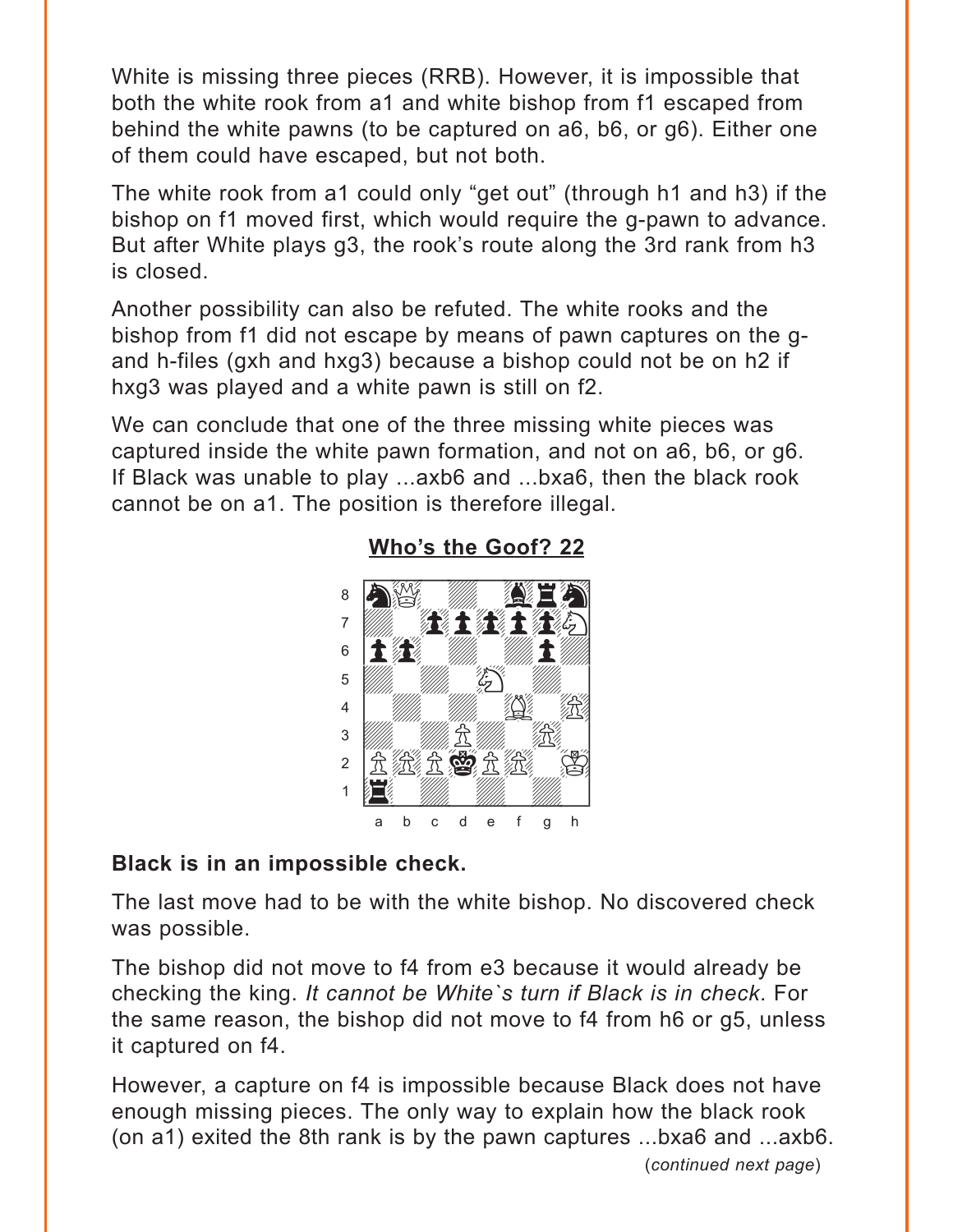<span id="page-6-0"></span>That could only happen if the three missing white pieces (RRB) all escaped from behind the white pawns to be captured on a6, b6, g6. And that is only possible if White opened the g-file earlier by gxh, and later closed it by hxg3. Black is missing two pieces (QB). If they were captured by the white g- and h-pawns, then we can rule out a capture on f4 last turn.

In complicated goofs, there is often more than one way to prove that the position is illegal. But typically, the argument is still based on the same logical components.

Here is an alternative solution for #22. The last move had to be the capture Bg5xf4+ or Bh6xf4+, which only leaves one missing black piece available for capture elsewhere. That means that White could not have played gxh and hxg3. Therefore, one of the three missing white pieces was captured inside the white pawn formation, and not on a6, b6, or g6. So Black could not have played ...bxa6 and ...axb6 to let the rook from a8 escape. The position is illegal because the black rook cannot be on a1.



**[Who's the Goof? 23](#page-2-0)**

The position is illegal because **Black did not have a legal move on their previous turn**.

Black is in check from the rook on f1.

The last move was not a capture by the rook (Rh1xf1+ or Rg1xf1+) because Black is only missing one piece, the light-square bishop. If that bishop were on f1, the white king would have been in an impossible check. (*continued next page*)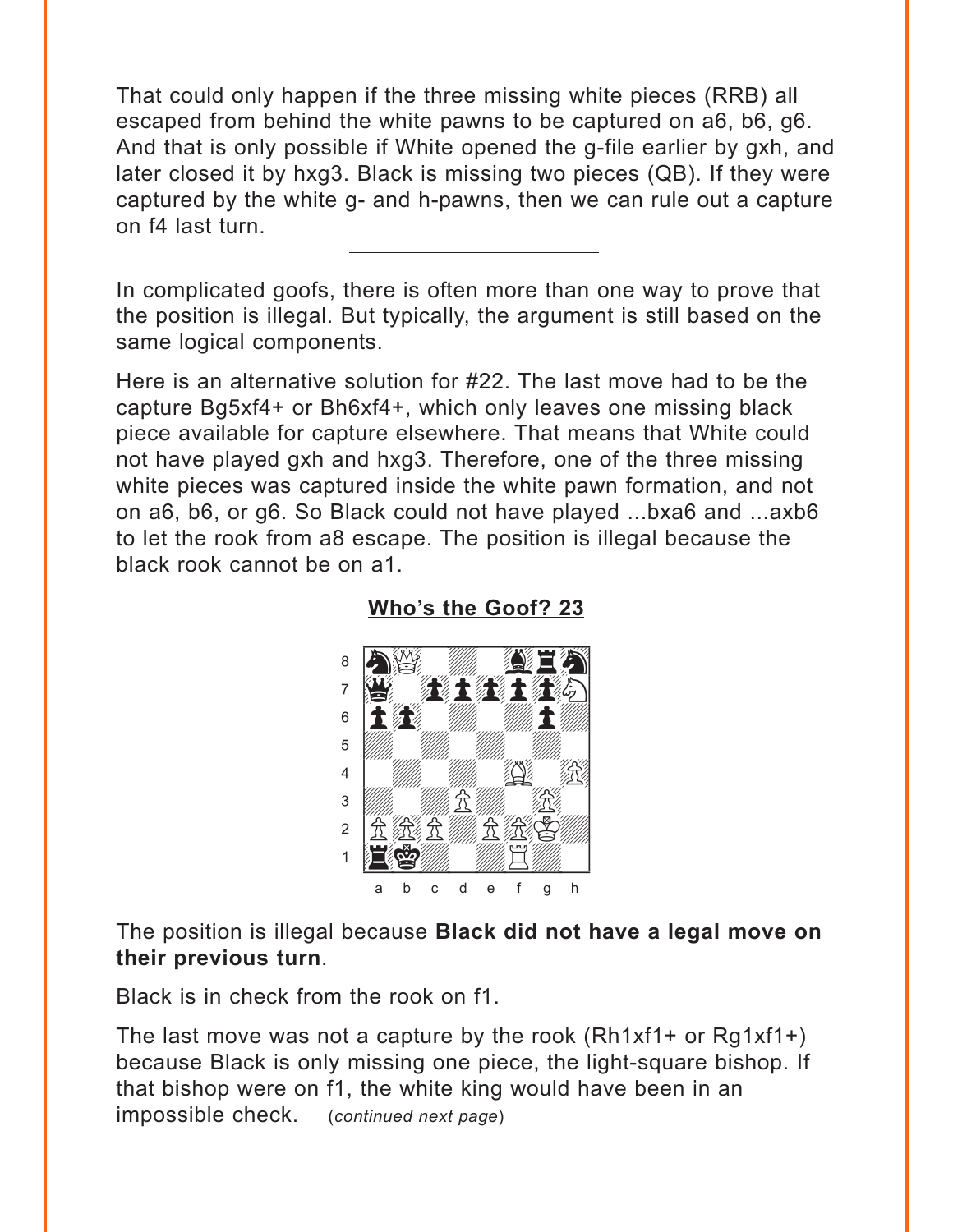Other moves by the rook to f1, without capturing, could only happen from along the 1st rank. That is impossible since the black king would already be in check.

So the last move had to be a discovered check by the white bishop, from c1 to f4.

Now consider the position before Bc1-f4+, with the white bishop on c1. What was Black's previous move?

The only black pieces on the board with any "reverse mobility" are the queen and the pawns on a6 and b6.

The queen could only come from b7, and that is impossible because she would have been checking the white king. *It cannot be Black's turn if White is in check*.

As we know from the earlier puzzles, Black had to play ...bxa6 (and ...axb6) earlier in order to let the rook out from a8. Therefore the previous black move could not be ...b7xa6 or ...b7-b6. (Note that the black rook has to be freed by ...bxa6 followed later by ...axb6, and not vice versa. If ...axb6 was played first to open the a-file, then a black knight could never have reached a8.)

Another option is that Black just played a piece to f4 which was then captured by the white bishop (Bc1xf4+). However, that is also impossible because the only missing black piece is the light-square bishop and f4 is a dark square.

Since Black had no possible move on the previous turn (before White played Bc1-f4+), we have a *retro-stalemate.* This kind of backwards dead end proves that a position is illegal.

There are two other things worth mentioning.

1. It was possible for the three missing white pieces (RBN) to be captured on a6, b6, and g6.

2. The rook on f1 started the game on a1. The following sequence of moves allowed the black king and rook to reach a1 and b1. White plays d3 and h4, and clears the 1st rank except for the rook on a1 and bishop on f1. The black rook plays to h1 through h3. White plays g3 and the white bishop moves out (and is later captured on g6). The white rook goes to g2 and the black rook to a1. The black king makes it way to h3. The white rook moves to g1 and the black king to h2. The rook checks on g2 and the king moves to h1. The rook checks on h<sub>2</sub> and the king runs to b<sub>1</sub>. The white bishop returns to c<sub>1</sub> and the white rook goes to f1. Whew!?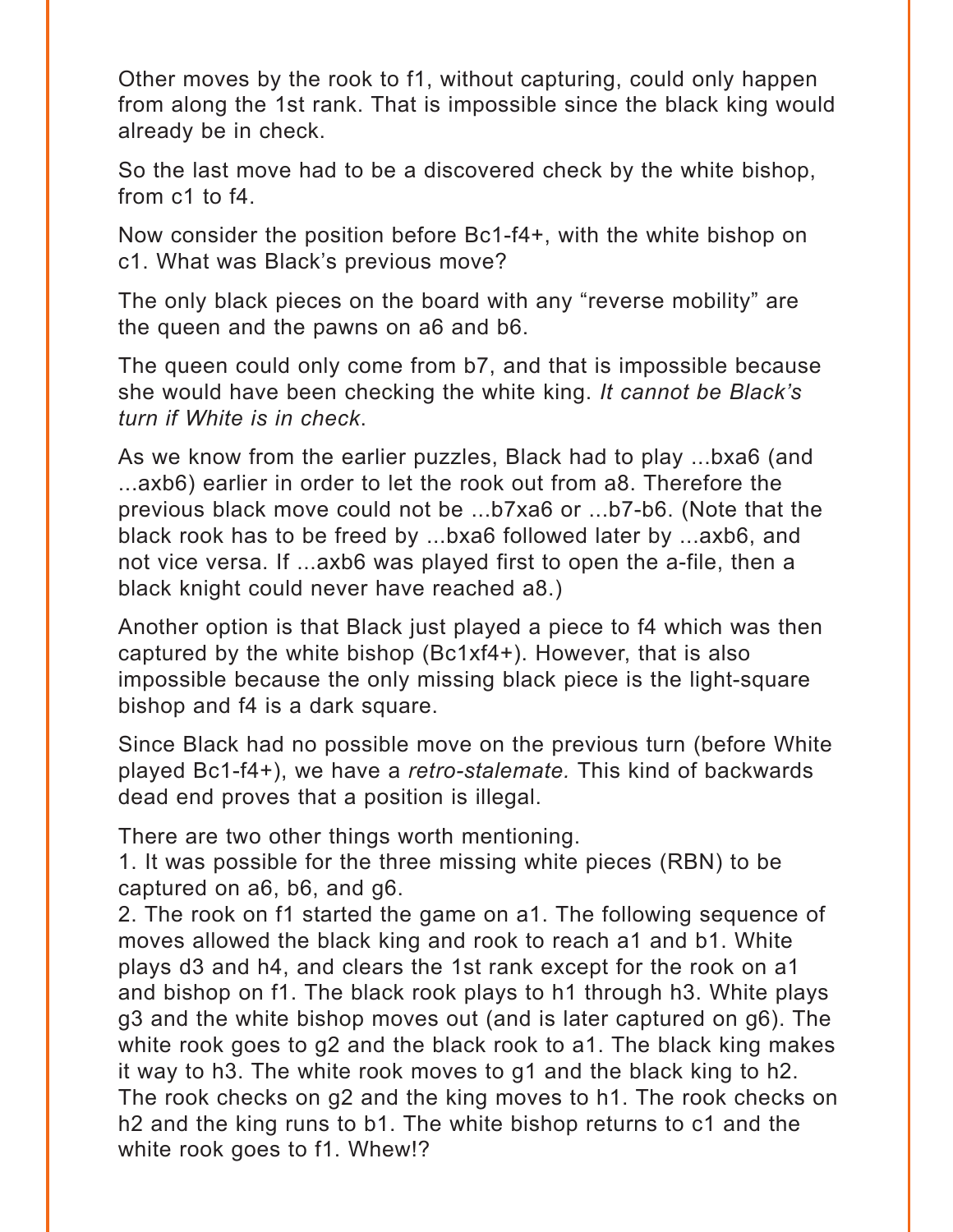## Who's the Goof? 24

<span id="page-8-0"></span>

The goof is the white king. There is no way he could have reached g8. Black is in check from the bishop on e6.

The bishop did not move to e6 from d7 because it would already be checking the king. It cannot be White's turn if Black is in check. For the same reason, the bishop did not move to e6 from f5 or q4, unless it captured on e6.

However, a capture on e6 is impossible because Black does not have enough missing pieces. The white pawn formation requires four captures. For example, axb3, dxe3, exf3 (followed by f4), and gxh3. Black is missing four pieces (RBpp). Since those four pieces were taken by white pawns, the last move was not a capture on e6 by the bishop (Bxe6+).

The last move had to be a discovered check by the white knight, from d7 to f8 (Nd7-f8+). This move could not be a capture for the same reason as above. All missing black pieces were captured by white pawns.

Here is the position before Nd7-f8+.



The white king is in check from the rook on d8. This could only occur if the last black move was castling. (continued next page)